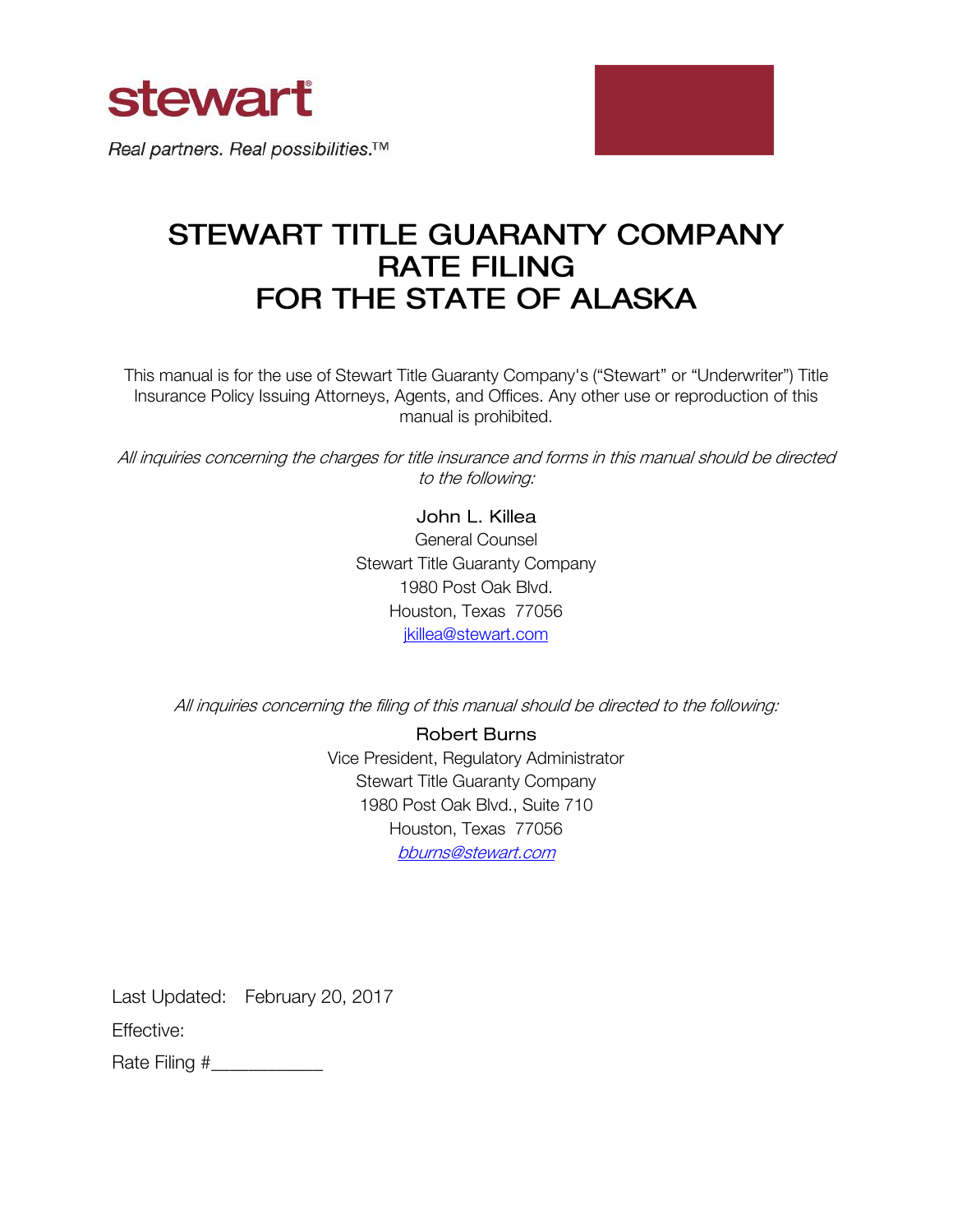l

# TABLE OF CONTENTS Fage

| $\mathbf{I}$ . |                   |                                                                                                                                                                |  |
|----------------|-------------------|----------------------------------------------------------------------------------------------------------------------------------------------------------------|--|
|                | 1.1<br>1.2<br>1.3 |                                                                                                                                                                |  |
|                | 1.4               |                                                                                                                                                                |  |
|                | 1.5               |                                                                                                                                                                |  |
|                | 1.6               |                                                                                                                                                                |  |
|                | 1.7               |                                                                                                                                                                |  |
|                | 1.8               |                                                                                                                                                                |  |
|                | 1.9               | Vacated Streets, Alleys, Easements, Rights-of-Way Covered with the Issuance of a                                                                               |  |
|                |                   |                                                                                                                                                                |  |
|                | 1.11              |                                                                                                                                                                |  |
|                |                   |                                                                                                                                                                |  |
|                |                   |                                                                                                                                                                |  |
| Ш.             |                   | <b>OWNER'S AND LOAN POLICIES</b>                                                                                                                               |  |
|                | 2.1               |                                                                                                                                                                |  |
|                | 2.2               |                                                                                                                                                                |  |
|                | 2.3<br>2.4        |                                                                                                                                                                |  |
|                | 2.5               | Standard Coverage Loan Policy Concurrent with Extended Coverage Loan Policy 8                                                                                  |  |
|                | 2.6               |                                                                                                                                                                |  |
|                | 2.7               |                                                                                                                                                                |  |
|                | 2.8<br>2.9        | Deletion or Insurance Against Loss by Reason of Specific Exceptions in a Policy9<br>Mortgage Policy Insuring Extension, Modification, or Assignment of Insured |  |
|                |                   |                                                                                                                                                                |  |
|                |                   | 2.11 ALTA Short Residential Limited Coverage Junior Loan Policy with Addendum9                                                                                 |  |
|                |                   | 2.12 ALTA Residential Limited Coverage Mortgage Modification Policy                                                                                            |  |
|                |                   |                                                                                                                                                                |  |

| Ш.<br><b>ENDORSEMENTS</b> |  |  |
|---------------------------|--|--|
|---------------------------|--|--|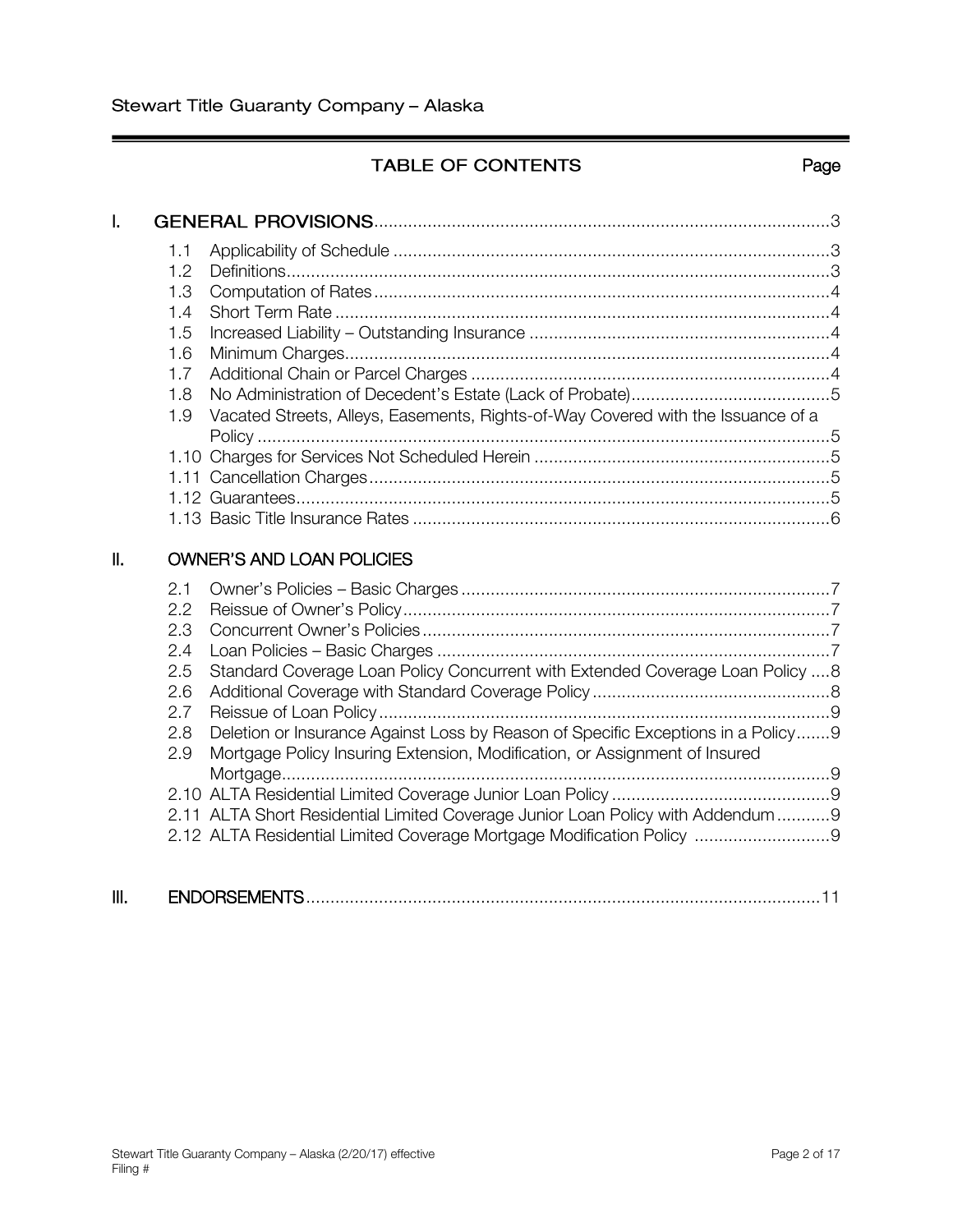# PART I

# GENERAL PROVISIONS

# 1.1 Applicability of Schedule

This schedule of rates and charges is filed pursuant to AS 21.66.370 and contains the rates and charges for all policies, binders, guarantees, and endorsements issued in the State of Alaska.

This schedule shall be applicable in issuing commitments, owner's policies, loan policies, leasehold policies, guarantees, endorsements and other products and services described herein. Unless otherwise noted, owner's policies and guarantees shall be issued in an amount at least equal to the full value of the estate or interest insured, without deduction for encumbrances. Owner's policies may be issued in an amount greater than the full value of the estate insured to cover anticipated improvements. Loan policies shall generally be issued in an amount equal to the amount of the insured loan.

# 1.2 Definitions

#### A. Standard Coverage Owner's Policy and Standard Coverage Loan Policy

Standard Coverage Owner's Policy and Standard Coverage Loan Policy shall mean American Land Title Association Owner's policies, and American Land Title Association Loan Policies with the following exceptions in Schedule B:

- 1) Rights or claims of parties in possession not shown by the Public Records.
- 2) Easements, or claims of easement, not shown by the Public Records.
- 3) Encroachments, overlaps, boundary line disputes, or other matters which would be disclosed by an accurate survey or inspection of the Land.
- 4) Any lien, or right to a lien, for services, labor, or material heretofore or hereafter furnished, imposed by law and not shown by the Public Records.
- 5) Taxes or special assessments which are not shown as existing liens by the Public Records.
- 6) (a) Unpatented mining claims;
	- (b) reservations or exceptions in patents or in Acts authorizing the issuance thereof;
	- (c) water rights, claims or title to water, whether or not the matters excepted under (a), (b) or (c) are shown by the Public Records.
- 7) Rights of the state or federal government and/or public in and to any portion of the land for right of way as established by federal statute RS 2477 (whether or not such rights are shown by recordings of easements and/or maps in the Public Records by the State of Alaska showing the general location of these rights of way).
- B. Extended Coverage Owner's Policy and Extended Coverage Loan Policy

Extended Coverage Owner's Policy shall mean an American Land Title Association Owner's Policy, and Extended Coverage Loan Policy shall mean an American Land Title Association Loan Policy.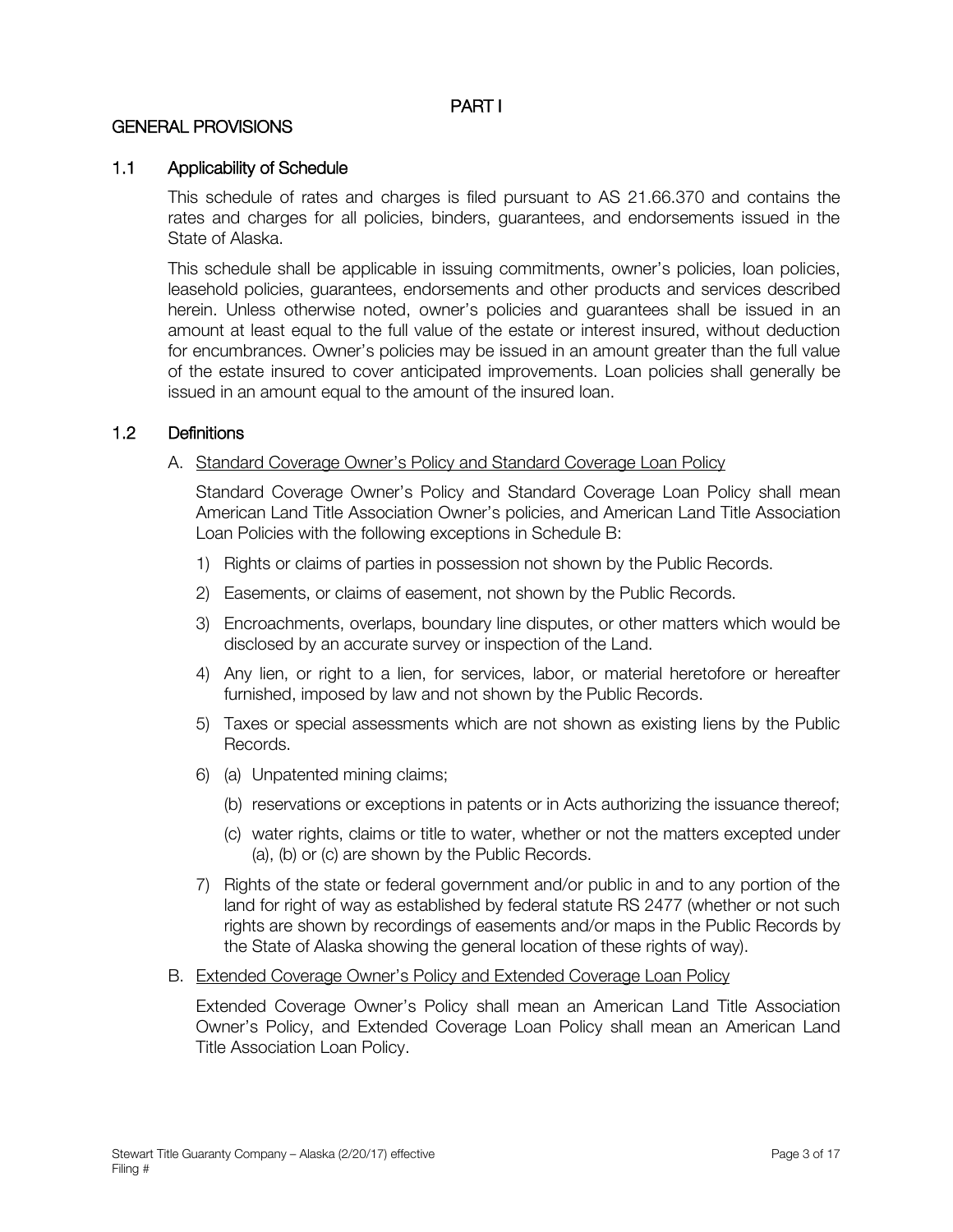# C. Homeowner's Policy

Homeowner's Policy shall mean the American Land Title Association Homeowner's Policy of Title Insurance.

# 1.3 Computation of Rates

A rate calculated under the terms of this manual which includes \$0.01 - \$0.99 of premium may be rounded up or down to the next whole dollar.

# 1.4 Short Term Rate

The Short Term Rate is a reduction of 20% from the applicable fee for Owner's policies issued pursuant to Section 2.1 of this schedule when a prior policy has been issued within 24 months of the request for a new policy of title insurance.

The Short Term Rate shall not result in a lesser charge than the minimum policy charge applicable.

# 1.5 Increased Liability – Outstanding Insurance

The amount of insurance provided for in an existing policy of title insurance may be increased by endorsement at the Basic Title Insurance Rate applicable to the amount of additional insurance requested.

# 1.6 Minimum Charges

Additional charges will be made when unusual conditions of title exist, when special risks are insured against, or when special services are requested. In the event such charges are made, agreement thereto will be obtained in writing in advance from the person or entity obligated to pay all or any part of such charges and retained by the insurer subject to Division of Insurance approval. In addition to the charges set forth herein a charge will be made for travel and other related expenses incurred in preparing a preliminary report or commitment with respect to property located in a recording district for which Stewart or its agents do not maintain a title plant.

# 1.7 Additional Chain or Parcel Charges

The insurance rates referred to in this schedule contemplate a single chain of title or parcel and where additional chains of title or parcels are included the following additional charges are applicable:

- A. Property vested in the same ownership but located in different tracts, grants, subdivisions, government sections, swamp and overflow or tideland surveys within the State are separate parcels and an additional charge of \$200 for each separate parcel is added to the Insurance Rate applicable, based upon the aggregate liability, except where two such separate parcels within the same recording district abut to form one holding in one ownership. This additional parcel charge or the cost to obtain the title information applies even though several parcels may have been included within and covered under a prior policy insuring one owner.
- B. Property vested in different ownerships regardless of whether in the same or a different tract, grant, subdivision, government section, swamp and overflow or tideland survey is a separate chain of title and the appropriate Insurance Rate or the cost to obtain the title information applies to each separate ownership or chain of title.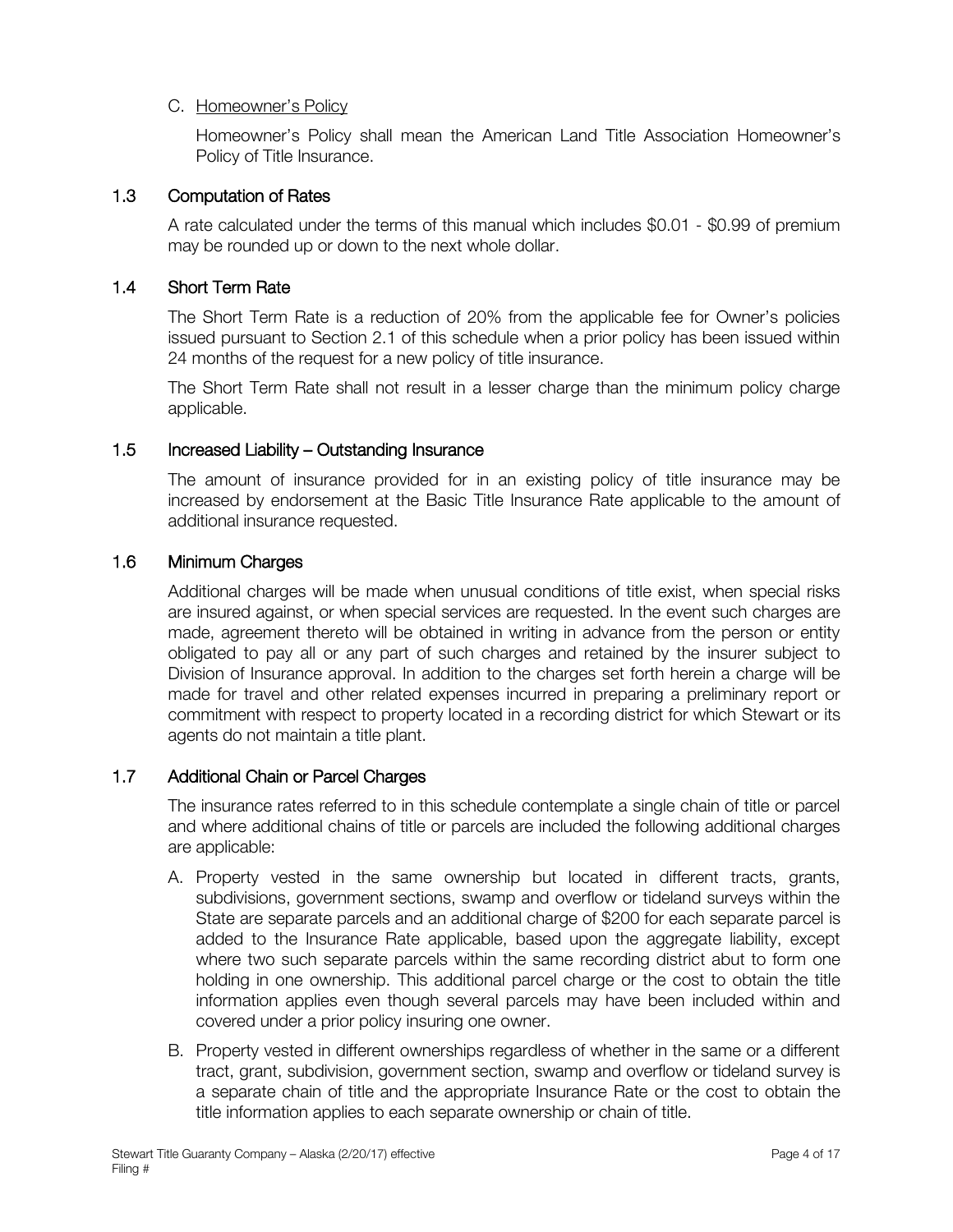C. Property divided by a recording district line is construed as non-contiguous and the additional chain charge or the cost to obtain the title information is applied in such cases.

# 1.8 No Administration of Decedent's Estate (Lack of Probate)

In selected cases, Underwriter may agree to issue insurance even though there has been no administration of a decedent's estate. Such insurance must be based on adequate proofs of heirship, indebtedness and related matters. If the policy is issued within six (6) years of the decedent's death, there shall be an additional charge of 200% of the basic rate. If the policy is issued more than six (6) years but less than ten (10) years following the decedent's death, there shall be an additional charge of 100% of the basic rate. If the policy is issued more than ten (10) years after the decedent's death, there is no additional charge.

# 1.9 Vacated Streets, Alleys, Easements, Rights-of-Way, Covered with the Issuance of a Policy

The vacated portion of a street or alley or an easement or right-of-way appurtenant to or adjoining the land under search is considered as noncontiguous to the abutting parcel unless it has been previously insured in the same ownership with the abutting parcel. The minimum additional charge is \$200.

# 1.10 Charges for Services Not Scheduled Herein

Title services of Underwriter may be requested which are not described in this schedule and for which no charge is set forth. In such instances a charge will be made which, in the opinion of Underwriter, appears to be consistent with the general pattern of pricing provided herein and will be filed with the Division of Insurance subject to its approval as provided in AS 21.66.370.

# 1.11 Cancellation Charges

After the issuance of a preliminary commitment to issue a policy, the preliminary commitment shall have a 1-year effective date from date of billing. The cancellation charge is \$250 as set by the schedule, which charge may be fully credited to a subsequent order on the same property within 12 months of the initial order and 50% credited to a subsequent order on the same property after 12 but within 24 months of the initial charge. If the order is reopened after the 24-month period, another charge shall be made for the issuance of a preliminary commitment or title policy. In the event an order for a trustee's sale guarantee is cancelled prior to the recording of a notice of default on the subject property, the fee for the guarantee shall be reduced to \$250.

If a transaction is consummated in reliance upon a commitment issued by Stewart within the 1 year effective date, but without requesting a policy of title insurance, the full charge appropriate to the type of insurance normally issued on such transaction will apply.

# 1.12 Guarantees

The charge for Guarantees is 100% of the Basic Title Insurance rate, minimum \$250.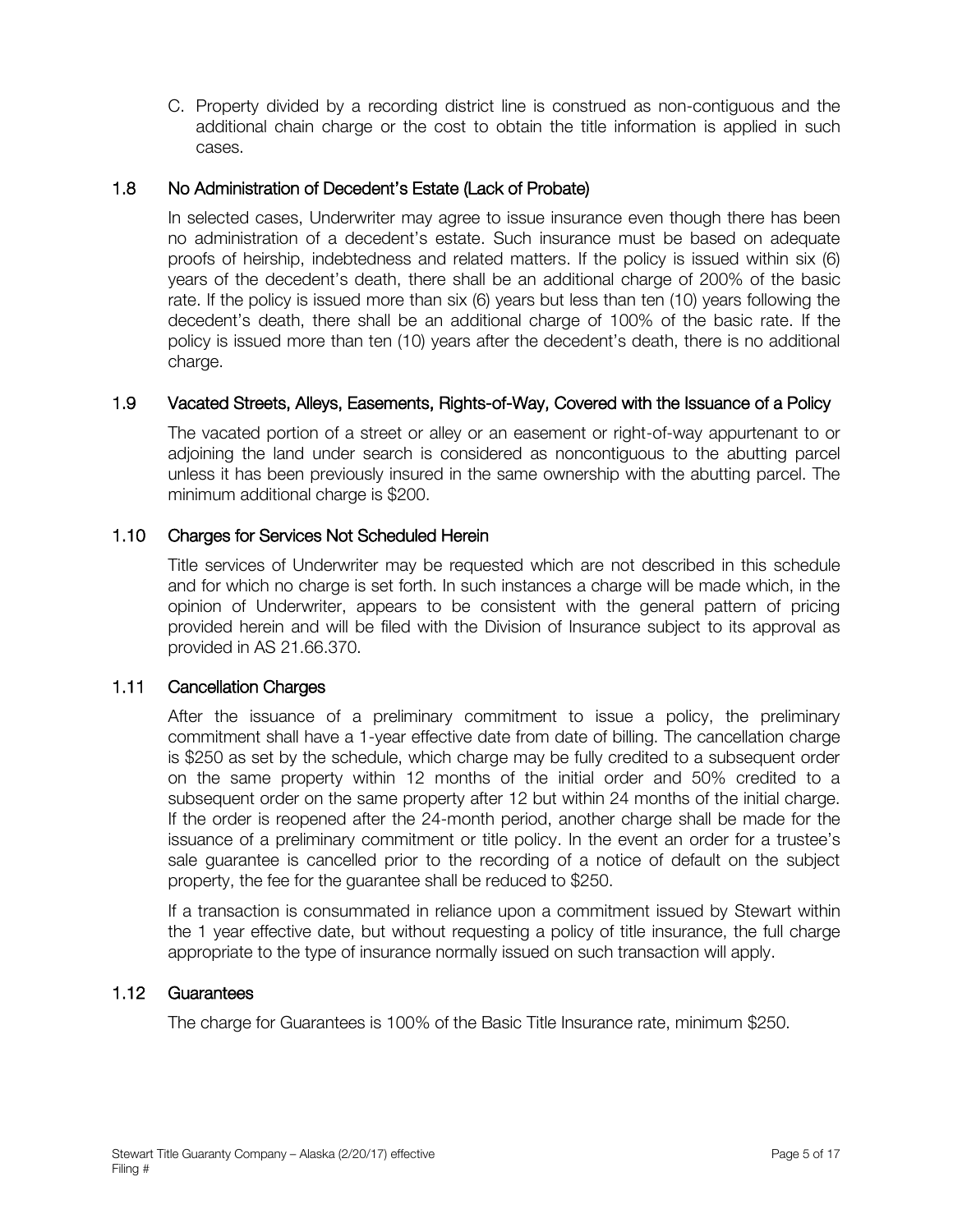| Amount of<br>Insurance | Rate     | Amount of<br>Insurance | Rate     | Amount of<br>Insurance | Rate     |
|------------------------|----------|------------------------|----------|------------------------|----------|
| \$1,000.00             | \$250.00 | \$35,000.00            | \$292.00 | \$69,000.00            | \$458.00 |
| \$2,000.00             | \$250.00 | \$36,000.00            | \$298.00 | \$70,000.00            | \$462.00 |
| \$3,000.00             | \$250.00 | \$37,000.00            | \$304.00 | \$71,000.00            | \$466.00 |
| \$4,000.00             | \$250.00 | \$38,000.00            | \$310.00 | \$72,000.00            | \$470.00 |
| \$5,000.00             | \$250.00 | \$39,000.00            | \$316.00 | \$73,000.00            | \$474.00 |
| \$6,000.00             | \$250.00 | \$40,000.00            | \$322.00 | \$74,000.00            | \$478.00 |
| \$7,000.00             | \$250.00 | \$41,000.00            | \$328.00 | \$75,000.00            | \$482.00 |
| \$8,000.00             | \$250.00 | \$42,000.00            | \$334.00 | \$76,000.00            | \$486.00 |
| \$9,000.00             | \$250.00 | \$43,000.00            | \$340.00 | \$77,000.00            | \$490.00 |
| \$10,000.00            | \$250.00 | \$44,000.00            | \$346.00 | \$78,000.00            | \$494.00 |
| \$11,000.00            | \$250.00 | \$45,000.00            | \$352.00 | \$79,000.00            | \$498.00 |
| \$12,000.00            | \$250.00 | \$46,000.00            | \$358.00 | \$80,000.00            | \$502.00 |
| \$13,000.00            | \$250.00 | \$47,000.00            | \$364.00 | \$81,000.00            | \$506.00 |
| \$14,000.00            | \$250.00 | \$48,000.00            | \$370.00 | \$82,000.00            | \$510.00 |
| \$15,000.00            | \$250.00 | \$49,000.00            | \$376.00 | \$83,000.00            | \$514.00 |
| \$16,000.00            | \$250.00 | \$50,000.00            | \$382.00 | \$84,000.00            | \$518.00 |
| \$17,000.00            | \$250.00 | \$51,000.00            | \$386.00 | \$85,000.00            | \$522.00 |
| \$18,000.00            | \$250.00 | \$52,000.00            | \$390.00 | \$86,000.00            | \$526.00 |
| \$19,000.00            | \$250.00 | \$53,000.00            | \$394.00 | \$87,000.00            | \$530.00 |
| \$20,000.00            | \$250.00 | \$54,000.00            | \$398.00 | \$88,000.00            | \$534.00 |
| \$21,000.00            | \$250.00 | \$55,000.00            | \$402.00 | \$89,000.00            | \$538.00 |
| \$22,000.00            | \$250.00 | \$56,000.00            | \$406.00 | \$90,000.00            | \$542.00 |
| \$23,000.00            | \$250.00 | \$57,000.00            | \$410.00 | \$91,000.00            | \$546.00 |
| \$24,000.00            | \$250.00 | \$58,000.00            | \$414.00 | \$92,000.00            | \$550.00 |
| \$25,000.00            | \$250.00 | \$59,000.00            | \$418.00 | \$93,000.00            | \$554.00 |
| \$26,000.00            | \$250.00 | \$60,000.00            | \$422.00 | \$94,000.00            | \$558.00 |
| \$27,000.00            | \$250.00 | \$61,000.00            | \$426.00 | \$95,000.00            | \$562.00 |
| \$28,000.00            | \$250.00 | \$62,000.00            | \$430.00 | \$96,000.00            | \$566.00 |
| \$29,000.00            | \$256.00 | \$63,000.00            | \$434.00 | \$97,000.00            | \$570.00 |
| \$30,000.00            | \$262.00 | \$64,000.00            | \$438.00 | \$98,000.00            | \$574.00 |
| \$31,000.00            | \$268.00 | \$65,000.00            | \$442.00 | \$99,000.00            | \$578.00 |
| \$32,000.00            | \$274.00 | \$66,000.00            | \$446.00 | \$100,000.00           | \$582.00 |
| \$33,000.00            | \$280.00 | \$67,000.00            | \$450.00 |                        |          |
| \$34,000.00            | \$286.00 | \$68,000.00            | \$454.00 |                        |          |

1.13 Basic Insurance Rate Schedule "A" for Title Insurance Statewide

For each \$1,000 or fraction thereof above \$100,000.00:

| Liability      | Premium             |                            |
|----------------|---------------------|----------------------------|
| From           |                     | (per \$1,000 of liability) |
| \$100,001.00   | \$500,000.00, add   | \$3.00                     |
| \$500,001.00   | \$750,000.00, add   | \$2.50                     |
| \$750,001.00   | \$2,000,000.00, add | \$2.00                     |
| \$2,000,001.00 | \$5,000,000.00, add | \$1.25                     |
| \$5,000,001.00 | Over, add           | \$1.20                     |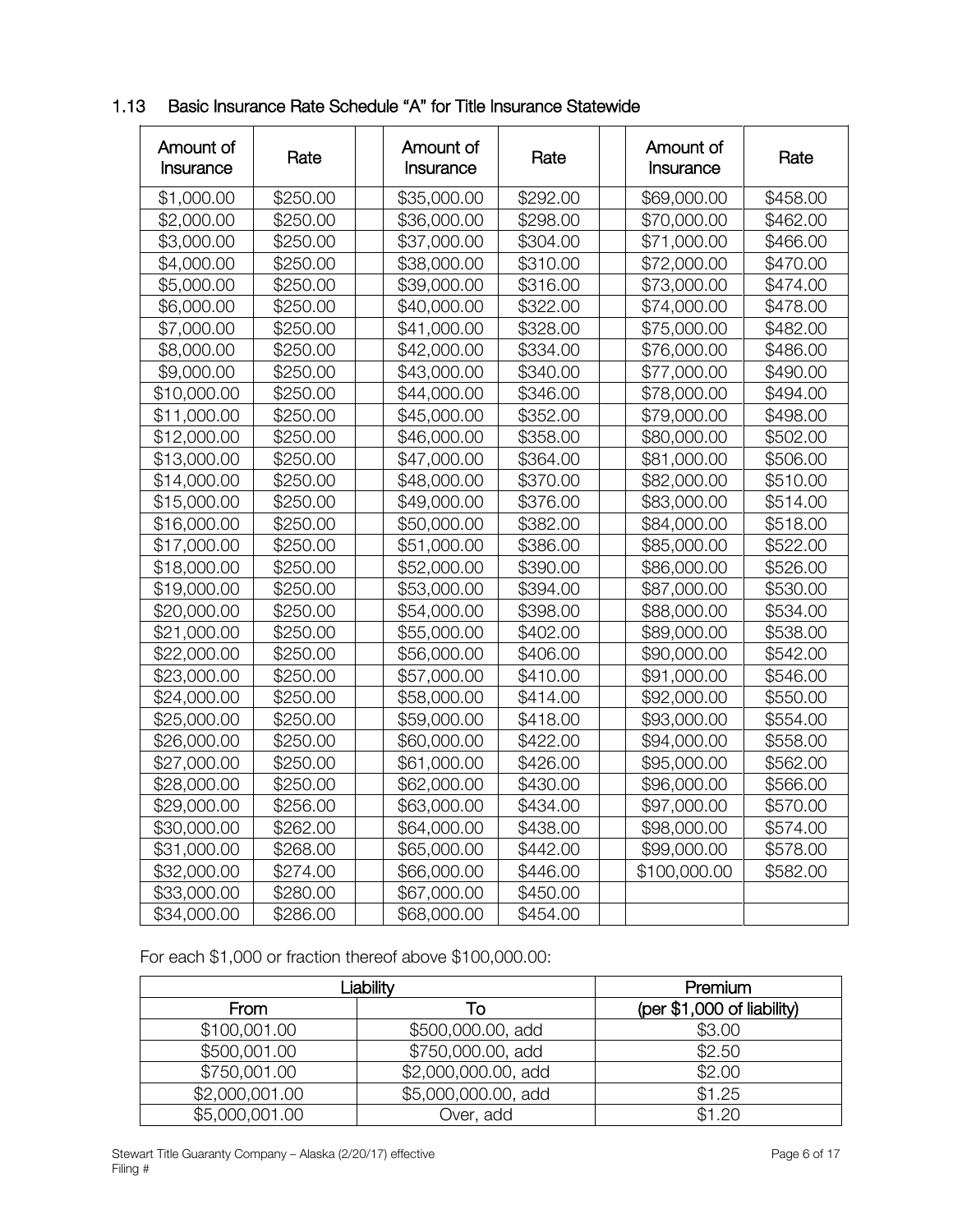# PART II

# OWNER'S AND LOAN POLICIES

This part contains the rates and charges for all owner's and loan policies.

# 2.1 Owner's Policies – Basic Charges

- A. Owner's Standard Coverage Policy Form 100% of Basic Insurance Rate. Minimum \$250
- B. Owner's Extended Coverage Policy Form 135% of Basic Insurance Rate. Minimum \$250
- C. Homeowner's Policy Form 110% of Basic Insurance Rate. Minimum \$250

# 2.2 Reissue of Owner's Policy

The charge for an Owner's Policy reissued, other than a sale, loan, lease, or exchange, is 25% of Basic Title Insurance Rate (minimum: \$250; maximum: \$500), based upon the amount of existing insurance, plus additional charges for increased amount of insurance, if any. The Short Term Rate is applicable to the increased amount of insurance. If Owner's Extended Coverage Policy is reissued, the charge is 35% of Basic Title Insurance Rate (minimum: \$250; maximum: \$500). If the existing policy is a Standard Coverage Policy and the reissue is Extended Coverage Policy, add 15% of Basic Title Insurance Rate, based upon the full amount of insurance issued to the charge for reissue of a Standard Coverage Policy. Reissue rate is available only when no transaction is involved. The Homeowner's Policy is not available in reissue situations.

# 2.3 Concurrent Owner's Policies

Concurrent owners' policies, insuring a grantor and grantee or lessor and lessee, may be issued for 130% of the charge for the larger of such policies provided such policies are of the same form.

#### 2.4 Loan Policies – Basic Charges

- A. Loan Policy (No Concurrent Owner's)
	- 1. Standard Coverage Loan Policy: 80% of Basic Title Insurance Rate. Minimum \$250
	- 2. Extended Coverage Loan Policy: 110% of Basic Title Insurance Rate. Minimum \$250
- B. Loan Policy (Concurrent with Owner's Policy in excess of Loan Policy)
	- 1. Standard Coverage Loan Policy: Concurrent with Standard Coverage Owner's Policy: \$75 additional policy charge
	- 2. Extended Coverage Loan Policy:
		- a) Concurrent with Standard Coverage Owner's Policy or Homeowner's Policy: 30% of Basic Title Insurance Rate, plus \$75 additional policy charge. Minimum \$175
		- b) Concurrent with Extended Coverage Owner's Policy: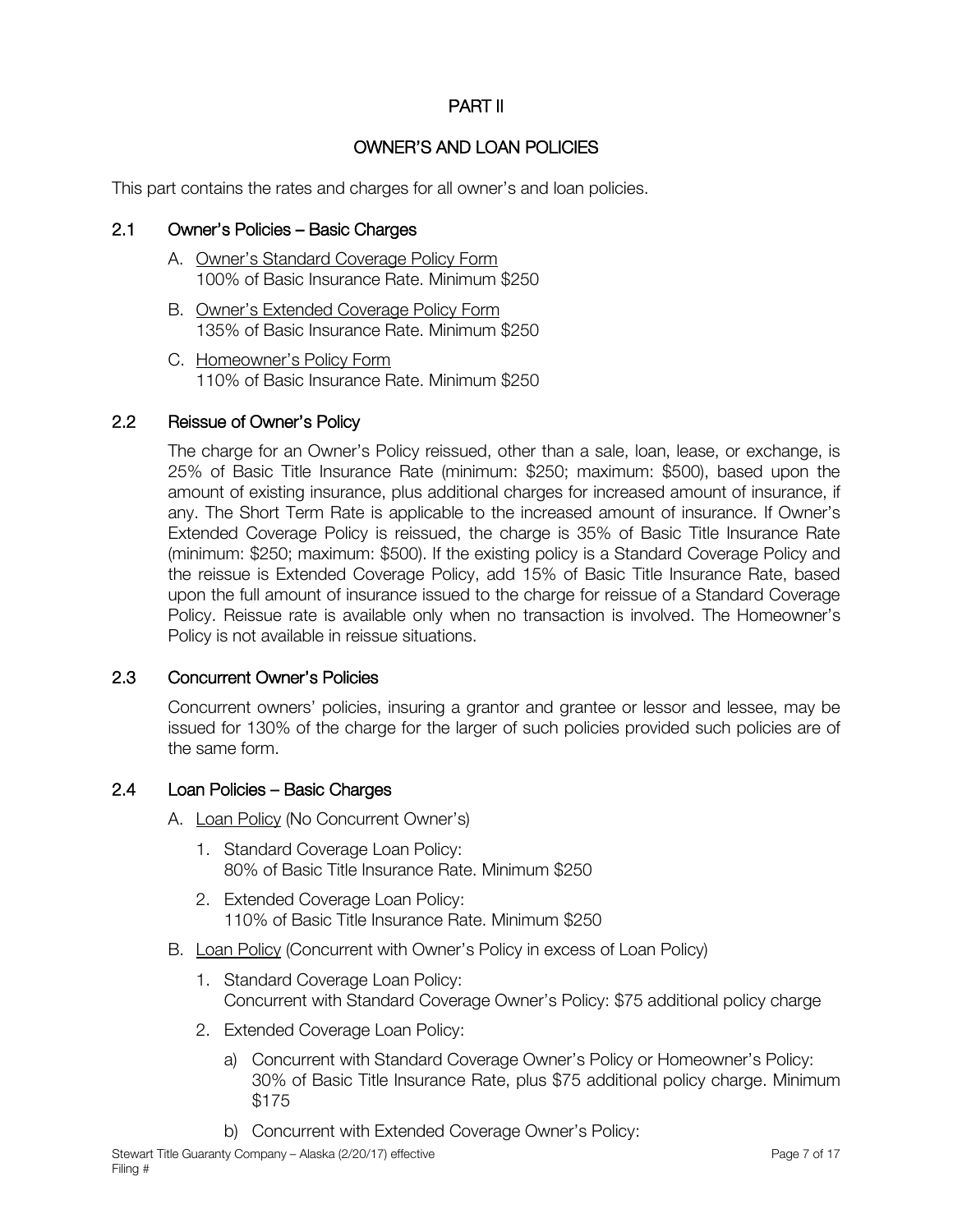\$75 additional policy charge

- C. Loan Policy (Concurrent with Owner's Policy, where Loan Policy exceeds Owner's Policy)
	- 1. Standard Coverage Loan Policy:

Concurrent with Standard Coverage Owner's Policy or Homeowner's Policy. 80% of Basic Title Insurance Rate for the amount of the loan policy in excess of the Owner's Insurance, plus \$75 additional policy charge.

- 2. Extended Coverage Loan Policy:
	- a) Concurrent with Standard Coverage Owner's Policy or Homeowner's Policy:

30% of Basic Title Insurance Rate, up to amount of Owner's Policy and excess at 110% of Basic Title Insurance Rate, plus \$75 additional policy charge. Minimum: \$175.

b) Concurrent with Extended Coverage Owner's Policy:

110% of Basic Title Insurance Rate for the amount of the loan policy in excess of the Owner's Insurance, plus \$75 additional policy charge.

# 2.5 Standard or Extended Coverage Loan Policy (or policies) Concurrent with Extended Coverage Loan Policy

A Standard or extended Coverage Loan Policy (or policies), issued concurrently with an Extended Coverage Loan Policy and without the issuance of any owner's policy, is charged for based upon the additional amount of insurance for such loan policy, plus an additional charge of \$75 per additional policy.

# 2.6 Additional Coverage with Standard Coverage Policy

Charges for additional insurance to an owner or lender for the deletion, by endorsement, of one or more exceptions in Part I of Schedule "B" of Standard Coverage Policy are:

| A. Any tax or assessment matter not disclosed of record                                                                                     | 5% of Basic Title<br>Insurance Rate  |
|---------------------------------------------------------------------------------------------------------------------------------------------|--------------------------------------|
| B. Any facts, rights or claims not of record but which<br>would be disclosed of record                                                      | 5% of Basic Title<br>Insurance Rate  |
| C. Any easements, claims of easement, or encumbrances<br>not disclosed of record                                                            | 5% of Basic Title<br>Insurance Rate  |
| D. Any discrepancies, conflicts in boundary lines,<br>shortages in area, encroachments, or other facts as<br>disclosed by a current survey. | 10% of Basic Title<br>Insurance Rate |
| E. Any unpatented mining claims, reservations, or<br>exceptions in patents, water rights or claims to water                                 | 5% of Basic Title<br>Insurance Rate  |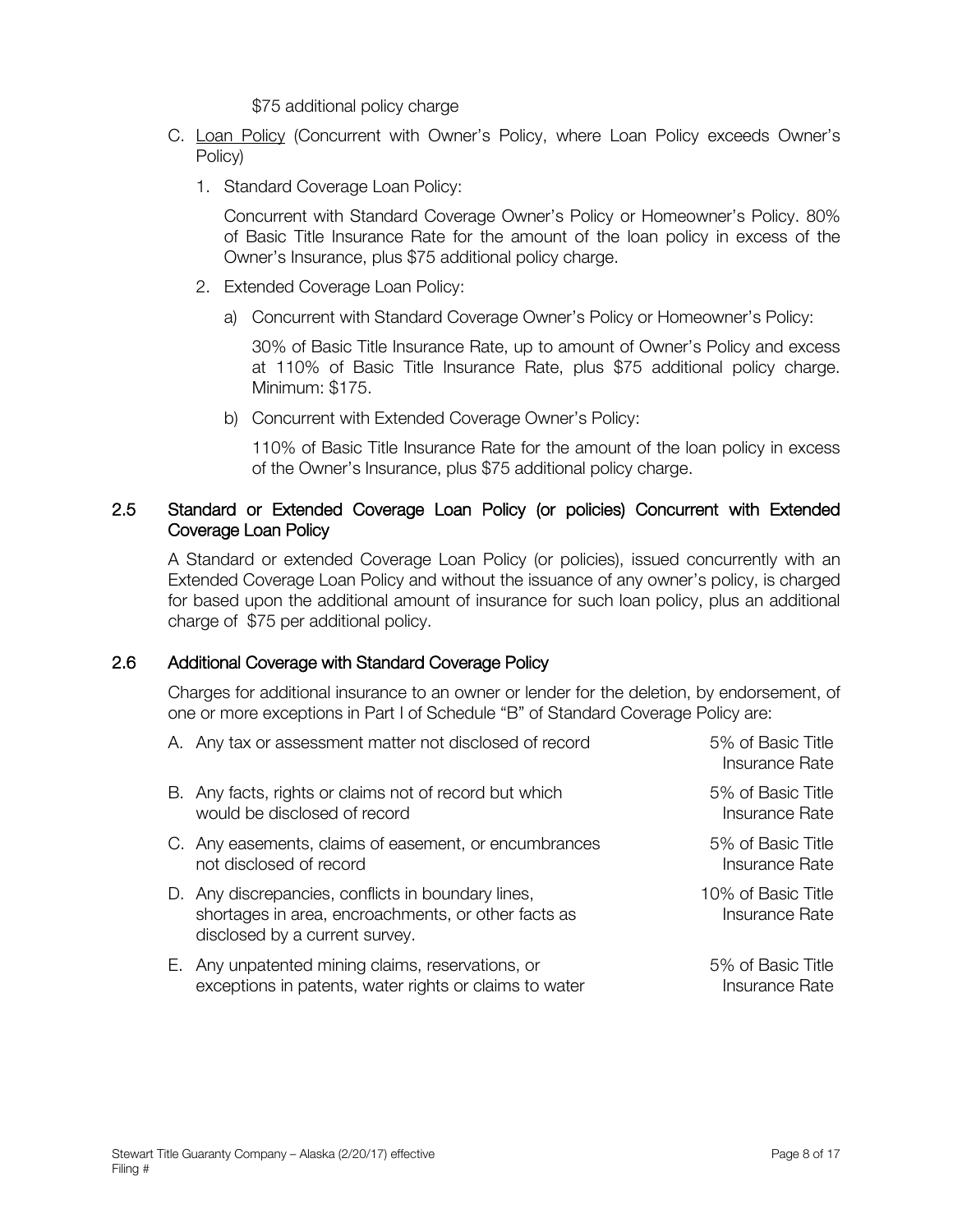# 2.7 Reissue of Loan Policy

The charge to reissue a loan policy where no transaction is involved is:

A. Standard Coverage Loan Policy

25% of Basic Title Insurance Rate based on unpaid balance. Minimum: \$250; Maximum: \$500.

B. Extended Coverage Loan Policy

35% of Basic Title Insurance Rate based on unpaid balance. Minimum: \$250; Maximum: \$500.

# 2.8 Deletion or Insurance Against Loss by Reason of Specific Exceptions in a Policy

The charge to an owner or lender for the deletion by endorsement of a specific exception shall be a minimum charge of \$50.

# 2.9 Mortgage Policy Insuring Extension, Modification, or Assignment of Insured Mortgage

Extensions, Modifications, or Assignments of an insured mortgage may be covered by either an endorsement to an existing policy issued by Stewart or by a new policy at the following charges, based upon the unpaid balance of the mortgage. Insurance in excess thereof is charged at the rate applicable to such policy.

- A. 20% of the Basic Title Insurance Rate, if the existing and the new policy are both Standard Coverage policies, minimum \$175.00.
- B. 30% of the Basic Title Insurance Rate, if the existing and the new policy are both Extended Coverage policies, minimum \$175.00.
- C. 50% of the Basic Title Insurance Rate, if the existing policy is a Standard Coverage policy and the new policy is an Extended Coverage form, minimum \$175.00.

Short Term Rate is not applicable.

# 2.10 ALTA Residential Limited Coverage Junior Loan Policy

This policy provides limited coverage on institutional loans where the borrower is seeking to place a second loan against their property and only requires a limited search of the public records. The ALTA JR 1 and the ALTA JR 2 (Future Advance) Endorsements may be used with this policy.

The charge for this policy is \$2.00 per thousand with a minimum charge of \$35.00.

# 2.11 ALTA Short Form Residential Limited Coverage Junior Loan Policy with Addendum

This is an abbreviated short form version of the ALTA Residential Limited Coverage Junior Loan Policy.

The charge for this policy is \$2.00 per thousand with a minimum charge of \$35.00.

# 2.12 ALTA Residential Limited Coverage Mortgage Modification Policy

The ALTA Residential Limited Coverage Mortgage Modification Policy may be issued in connection with a modification of a mortgage by an institutional lender covering one-to-four residential real property or condominiums. The charge for the ALTA Residential Limited Coverage Mortgage Modification Policy shall be \$150.00. The rate shall not include any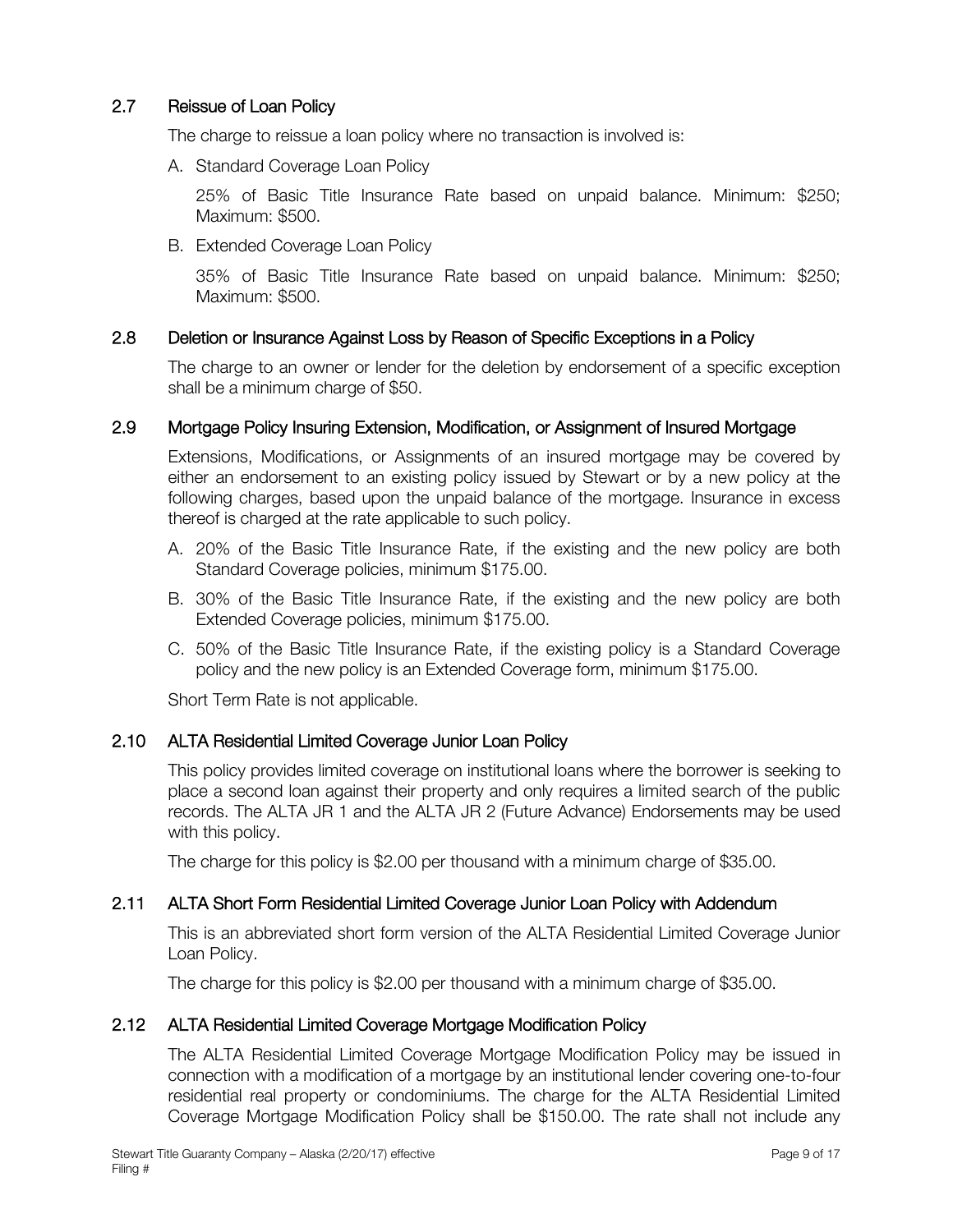charges for separate services, including abstracting or search services, or recording, that are provided to institutional lenders.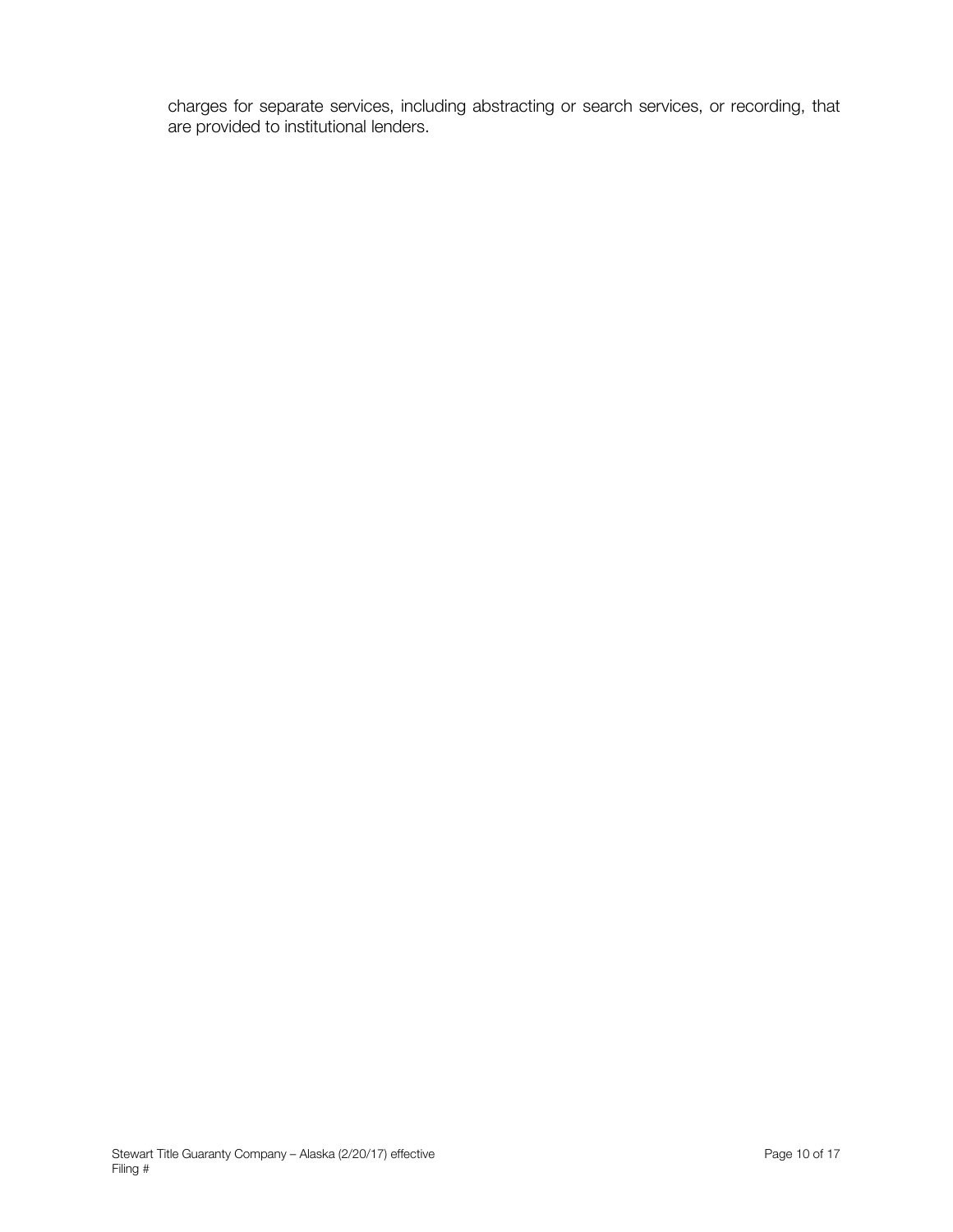# PART III

# ENDORSEMENTS

# AMERICAN LAND TITLE ASSOCIATION (ALTA) ENDORSEMENTS

| <b>ALTA</b><br><b>Series</b> | <b>CLTA</b><br>equiv | Description                                                                       | Charge                                                                                                       |
|------------------------------|----------------------|-----------------------------------------------------------------------------------|--------------------------------------------------------------------------------------------------------------|
| 3                            |                      | Zoning - Unimproved Land                                                          | 10%, Min \$100, Max \$1,000                                                                                  |
| 3.1                          | 123.2                | Zoning - Completed Structure                                                      | 10%, Min \$100, Max \$1,000                                                                                  |
| 3.2                          |                      | Zoning - Land Under Development                                                   | 10%, Min \$100, Max \$1,000                                                                                  |
| 4.1                          |                      | Condominium                                                                       | \$0 at policy; \$50 post policy                                                                              |
| 5.1                          |                      | Planned Unit Development                                                          | \$0 at policy; \$50 post policy                                                                              |
| $\,6$                        | 111.5                | Variable Rate Mortgage                                                            | \$0 at policy; \$50 post policy                                                                              |
| 6.2                          |                      | Variable Rate Mortgage - Negative<br>Amortization                                 | \$0 at policy; \$50 post policy                                                                              |
| $\overline{7}$               | 116.5                | Manufactured Housing Unit                                                         | \$0 at policy; \$50 post policy                                                                              |
| 7.1                          |                      | Manufactured Housing Unit - Conversion;<br>Loan                                   | \$0 at policy; \$50 post policy                                                                              |
| 7.2                          |                      | Manufactured Housing Unit - Conversion;<br>Owner's                                | \$0 at policy; \$50 post policy                                                                              |
| 8.1                          | 110.9                | Environmental Protection Lien                                                     | \$0 residential                                                                                              |
| 8.2                          |                      | Commercial Environmental Protection Lien                                          | \$100                                                                                                        |
| 9                            | 100.2                | Restrictions, Encroachments, Minerals -<br>Loan Policy                            | \$0 at policy; \$50 post policy                                                                              |
| 9.1                          |                      | Covenants, Conditions and Restrictions -<br>Unimproved Land - Owner's Policy      | \$100                                                                                                        |
| 9.2                          |                      | Covenants, Conditions, and Restrictions -<br>Improved Land - Owner's Policy       | \$100                                                                                                        |
| 9.3                          |                      | Covenants, Conditions and Restrictions -<br>Loan Policy                           | \$100                                                                                                        |
| 9.6                          |                      | Private Rights - Loan Policy                                                      | \$100                                                                                                        |
| 9.6.1                        |                      | Private Rights - Current Assessments - Loan<br>Policy                             | \$100                                                                                                        |
| 9.7                          |                      | Restrictions, Encroachments, Minerals -<br>Land Under Development - Loan Policy   | \$100                                                                                                        |
| 9.8                          |                      | Covenants, Conditions & Restrictions - Land<br>Under Development - Owner's Policy | \$100                                                                                                        |
| 9.9                          |                      | Private Right(s) - Owner's Policy                                                 | \$100                                                                                                        |
| 9.10                         |                      | Restrictions, Encroachments, Minerals -<br>Current Violations - Loan Policy       | \$100                                                                                                        |
| 10                           |                      | Assignment                                                                        | \$0 w/in 6 months; \$100 otherwise                                                                           |
| 10.1                         |                      | Assignment and Date Down                                                          | \$100                                                                                                        |
| 11                           |                      | Mortgage Modification                                                             | 20% of the premium based on the<br>unpaid balance plus additional for an<br>increase in liability; Min \$175 |
| 11.1                         |                      | Mortgage Modification with Subordination                                          | 20% of the premium based on the<br>unpaid balance plus additional for an<br>increase in liability; Min \$175 |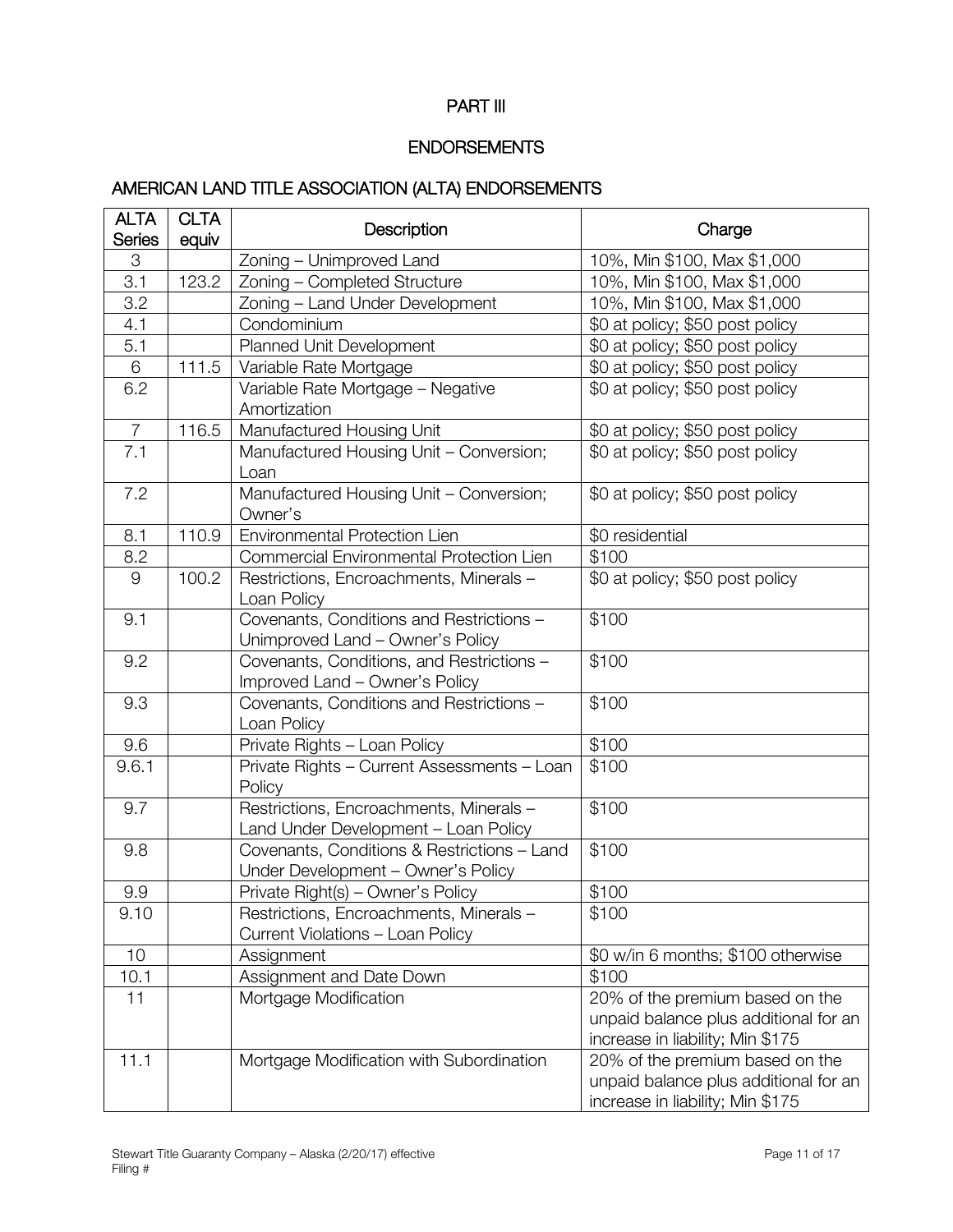| <b>ALTA</b><br><b>Series</b> | <b>CLTA</b><br>equiv | Description                                                          | Charge                                                                                                       |
|------------------------------|----------------------|----------------------------------------------------------------------|--------------------------------------------------------------------------------------------------------------|
| 11.2                         |                      | Mortgage Modification with Additional<br>Amount of Insurance         | 20% of the premium based on the<br>unpaid balance plus additional for an<br>increase in liability; Min \$175 |
| 12                           |                      | Aggregation - Loan Policy                                            | \$50                                                                                                         |
| 12.1                         |                      | Aggregation - State Limits - Loan Policy                             | \$50                                                                                                         |
| 13                           |                      | Leasehold - Owner's                                                  | \$0                                                                                                          |
| 13.1                         |                      | Leasehold - Loan                                                     | \$0                                                                                                          |
| 14                           |                      | Future Advance Priority (with or without<br>MML)                     | \$0 at policy, \$50 post policy                                                                              |
| 14.1                         |                      | Future Advance Knowledge (with or without<br>MML)                    | \$0 at policy, \$50 post policy                                                                              |
| 14.2                         |                      | Future Advance - Letter of Credit (with or<br>without MML)           | \$0 at policy, \$50 post policy                                                                              |
| 14.3                         |                      | Future Advance Reverse Mortgage(with or<br>without MML)              | \$0 at policy, \$50 post policy                                                                              |
| 15                           |                      | Non-imputation - Full Equity Transfer                                | 5%; Min \$100, Max \$1,000                                                                                   |
| 15.1                         |                      | Non-imputation - Additional Insured                                  | 5%; Min \$100, Max \$1,000                                                                                   |
| 15.2                         |                      | Non-imputation - Partial Equity Transfer                             | 5%; Min \$100, Max \$1,000                                                                                   |
| 16                           |                      | Mezzanine Financing                                                  | 10%, Min \$100, Max \$2,500                                                                                  |
| 17                           |                      | Access and Entry                                                     | \$50                                                                                                         |
| 17.1                         |                      | Indirect Access and Entry                                            | \$50                                                                                                         |
| 17.2                         |                      | <b>Utility Access</b>                                                | Min \$100, Max 10% depending<br>upon risk                                                                    |
| 18                           |                      | Single Tax Parcel                                                    | \$75                                                                                                         |
| 18.1                         |                      | Multiple Tax Parcel                                                  | \$75                                                                                                         |
| 18.2                         |                      | Multiple Tax Parcel                                                  | \$75                                                                                                         |
| 19                           |                      | Contiguity - Multiple Parcels                                        | Min \$50, Max 5% depending upon<br>risk                                                                      |
| 19.1                         | 116.4                | Contiguity - Single Parcel                                           | Min \$50, Max 5% depending upon<br>risk                                                                      |
| 19.2                         |                      | Contiguity - Specified Parcels                                       | Min \$50, Max 5%, depending upon<br>risk                                                                     |
| 20                           |                      | First Loss - Multiple Parcel Transactions                            | 5%, Min \$250, Max \$1,000                                                                                   |
| 22                           | 116.1                | Location                                                             | \$0                                                                                                          |
| 22.1                         |                      | Location and Map                                                     | \$0                                                                                                          |
| 23                           |                      | Coinsurance - Single Policy                                          | \$0                                                                                                          |
| 23.1                         |                      | Coinsurance - Multiple Policies                                      | \$0                                                                                                          |
| 24                           |                      | Doing Business                                                       | \$100                                                                                                        |
| 25                           |                      | Same As Survey                                                       | \$100                                                                                                        |
| 25.1                         |                      | Same as Portion of Survey                                            | \$100                                                                                                        |
| 26                           |                      | Subdivision                                                          | \$100                                                                                                        |
| 28                           | 103.1                | Easement - Damage or Enforced Removal                                | \$0 at policy; \$50 post policy                                                                              |
| 28.1                         |                      | Encroachments - Boundaries and<br>Easements                          | 10%, Min \$50, Max \$500                                                                                     |
| 28.2                         |                      | Encroachments - Boundaries and<br>Easements - Described Improvements | 10%, Min \$50, Max \$500                                                                                     |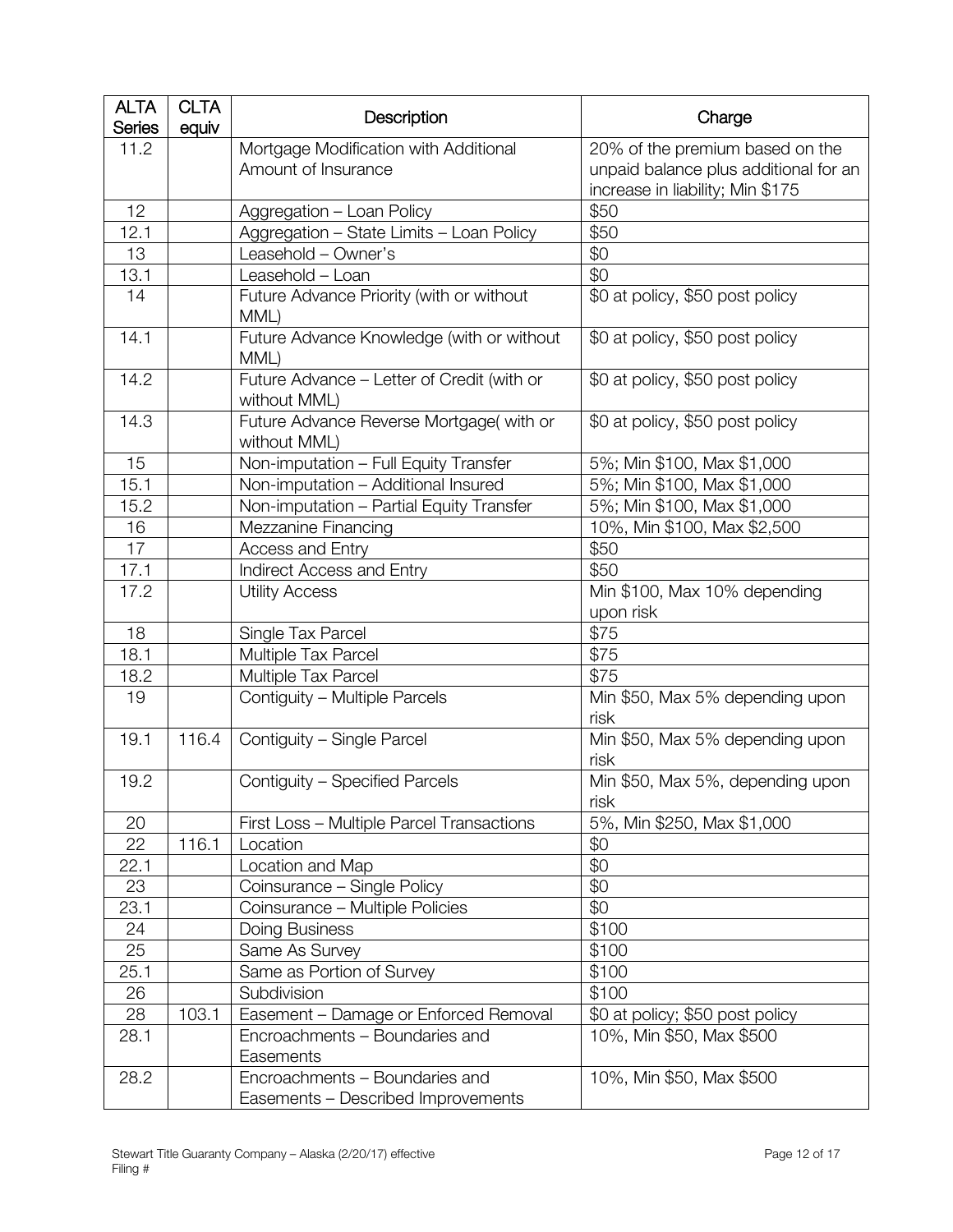| <b>ALTA</b><br><b>Series</b> | <b>CLTA</b><br>equiv | Description                                                                                        | Charge                                                                |
|------------------------------|----------------------|----------------------------------------------------------------------------------------------------|-----------------------------------------------------------------------|
| 28.3                         |                      | Encroachments - Boundaries and<br>Easements - Described Improvements and<br>Land Under Development | 10%, Min \$50, Max \$500                                              |
| 29                           |                      | Interest Rate Swap Endorsement - Direct<br>Obligation                                              | \$250                                                                 |
| 29.1                         |                      | Interest Rate Swap Endorsement -<br><b>Additional Interest</b>                                     | \$250                                                                 |
| 29.2                         |                      | Interest Rate Swap Endorsement - Direct<br>Obligation - Defined Amount                             | Charge the applicable rate based on<br>increased liability; Min \$100 |
| 29.3                         |                      | Interest Rate Swap Endorsement -<br>Additional Interest - Defined Amount                           | Charge the applicable rate based on<br>increased liability; Min \$100 |
| 30                           |                      | <b>Shared Appreciation Mortgage</b>                                                                | \$50                                                                  |
| 30.1                         |                      | <b>Commercial Participation Interest</b>                                                           | \$150                                                                 |
| 31                           |                      | Severable Improvements                                                                             | 5%, Min \$250, Max \$1,500                                            |
| 32                           |                      | Construction Loan - Loss of Priority                                                               | 10%, Min \$100, Max \$1,500                                           |
| 32.1                         |                      | Construction Loan - Loss of Priority - Direct<br>Payment                                           | 10%, Min \$100, Max \$1,500                                           |
| 32.2                         |                      | Construction Loan - Loss of Priority -<br>Insured's Direct Payment                                 | 10%, Min \$100, Max \$1,500                                           |
| 33                           |                      | Disbursement                                                                                       | \$100                                                                 |
| 34                           |                      | <b>Identified Risk Coverage</b>                                                                    | \$50                                                                  |
| 35                           |                      | Minerals and Other Subsurface Substances<br>- Buildings                                            | 5%, Min \$250, Max \$1,000                                            |
| 35.1                         |                      | Minerals and Other Subsurface Substances<br>- Improvements                                         | 5%, Min \$250, Max \$1,000                                            |
| 35.2                         |                      | Minerals and Other Subsurface Substances<br>- Described Improvements                               | 5%, Min \$250, Max \$1,000                                            |
| 35.3                         |                      | Minerals and Other Subsurface Substances<br>- Land Under Development                               | 5%, Min \$250, Max \$1,000                                            |
| 36                           |                      | Energy Project - Leasehold/Easement -<br>Owner's                                                   | 5%, Min \$250, Max \$1,000                                            |
| 36.1                         |                      | Energy Project - Leasehold/Easement -<br>Loan                                                      | 5%, Min \$250, Max \$1,000                                            |
| 36.2                         |                      | Energy Project - Leasehold - Owner's                                                               | 5%, Min \$250, Max \$1,000                                            |
| 36.3                         |                      | Energy Project - Leasehold - Loan                                                                  | 5%, Min \$250, Max \$1,000                                            |
| 36.4                         |                      | Energy Project - Covenants, Conditions and<br>Restrictions - Land Under Development -<br>Owner's   | 5%, Min \$250, Max \$1,000                                            |
| 36.5                         |                      | Energy Project - Covenants, Conditions and<br>Restrictions - Land Under Development -<br>Loan      | 5%, Min \$250, Max \$1,000                                            |
| 36.6                         |                      | Energy Project - Encroachments                                                                     | 5%, Min \$250, Max \$1,000                                            |
| 36.7                         |                      | Energy Project - Fee Estate - Owner's Policy                                                       | 5%, Min \$250, Max \$1,000                                            |
| 36.8                         |                      | Energy Project - Fee Estate - Loan Policy                                                          | 5%, Min \$250, Max \$1,000                                            |
| 37                           | 104.6                | Assignment of Rents or Leases                                                                      | \$50                                                                  |
| 38                           |                      | Mortgage Tax                                                                                       | \$50                                                                  |
| 39                           |                      | Policy Authentication                                                                              | \$0                                                                   |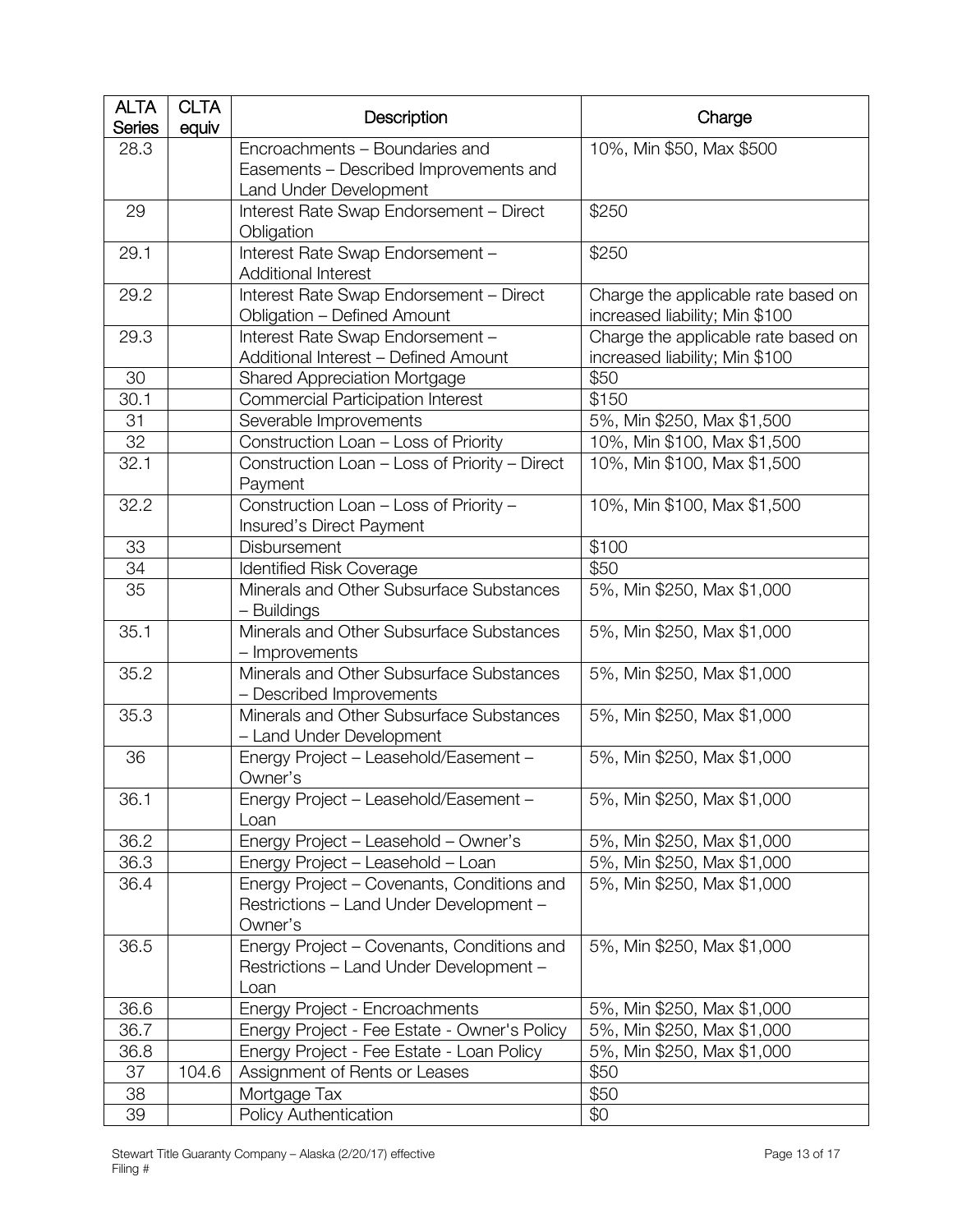| <b>ALTA</b><br><b>Series</b> | <b>CLTA</b><br>equiv | Description                                     | Charge                                                                           |
|------------------------------|----------------------|-------------------------------------------------|----------------------------------------------------------------------------------|
| 40                           |                      | Tax Credit - Owner's Policy                     | 5%, Min \$100, Max \$1,000 plus<br>additional premium for increased<br>liability |
| 40.1                         |                      | Tax Credit - Defined Amount - Owner's<br>Policy | 5%, Min \$100, Max \$1,000 plus<br>additional premium for increased<br>liability |
| 41                           |                      | Water - Buildings                               | 5%, Min \$250, Max \$1,000                                                       |
| 41.1                         |                      | Water - Improvements                            | 5%, Min \$250, Max \$1,000                                                       |
| 41.2                         |                      | Water - Described Improvements                  | 5%, Min \$250, Max \$1,000                                                       |
| 41.3                         |                      | Water - Land Under Development                  | 5%, Min \$250, Max \$1,000                                                       |
| 42                           |                      | Commercial Lender Group                         | \$100                                                                            |
| 43                           |                      | Anti-Taint                                      | \$100                                                                            |
| 44                           |                      | Insured Mortgage Recording - Loan               | \$100                                                                            |
| 45                           |                      | Pari Passu Mortgage - Loan Policy               | \$100                                                                            |
| 46                           |                      | Option                                          | \$100                                                                            |
|                              |                      | <b>ALTA Ltd Pre-Foreclosure Date-Down</b>       | \$25                                                                             |
|                              |                      | Endorsement                                     |                                                                                  |
| JR1                          |                      | JR 1 Endorsement                                | \$25                                                                             |
| JR <sub>2</sub>              |                      | JR 2 (Future Advance) Endorsement               | \$25                                                                             |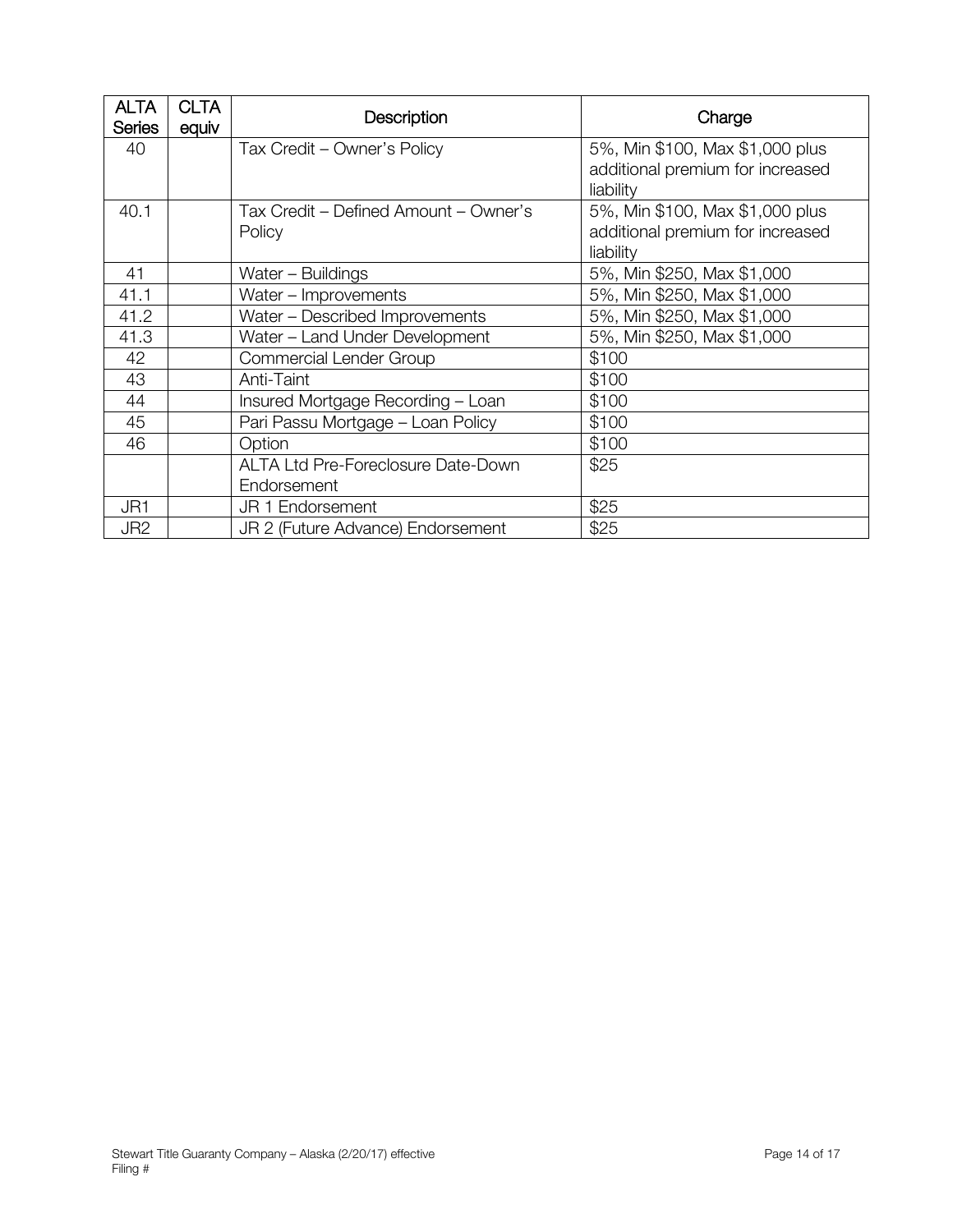| <b>CLTA</b><br>$\#$ | <b>ALTA</b><br>equiv | Description                                          | Charge                             |
|---------------------|----------------------|------------------------------------------------------|------------------------------------|
| 100                 |                      | Restrictions, Encroachments & Minerals               | \$0 at policy; \$50 post policy    |
| 100.4               |                      | CC&R's, Violations                                   | \$250                              |
| 100.5               |                      | CC&R's, Violations                                   | \$250                              |
| 100.6               |                      | CC&R's, Including Future Violations -                | \$250                              |
|                     |                      | Owner's                                              |                                    |
| 100.7               |                      | CC&R's, Violations                                   | \$250                              |
| 100.8               |                      | CC&R's, Violations                                   | \$250                              |
| 100.12              |                      | CC&R's, Right of Reversion                           | \$50                               |
| 100.13              |                      | CC&R's, Assessment Liens - Loan Policy               | \$50                               |
| 100.17              |                      | CC&R's, Proper Modification                          | \$50                               |
| 100.18              |                      | CC&R's, Right of Reversion                           | \$50                               |
| 100.19              |                      | CC&R's, Violations                                   | \$50                               |
| 100.20              |                      | CC&R's, Violations                                   | \$50                               |
| 100.21              |                      | CC&R's, Plans and Specifications                     | \$50                               |
| 100.27              |                      | CC&R's, Violations                                   | \$50                               |
| 100.28              |                      | CC&R's, Violation-Future Improvements                | 5%, Min \$250, Max \$1,000         |
| 100.29              |                      | Minerals, Surface Damage                             | 5%, Min \$50, Max \$1,000          |
| 102.4               |                      | Foundation                                           | \$50 residential; 10% commercial,  |
|                     |                      |                                                      | Min \$250, Max \$1,500             |
| 102.5               |                      | Foundation                                           | \$50 residential; 10% commercial,  |
|                     |                      |                                                      | Min \$250, Max \$1,500             |
| 102.6               |                      | Foundation, Portion of Premises                      | \$50 residential; 10% commercial,  |
|                     |                      |                                                      | Min \$250, Max \$1,500             |
| 102.7               |                      | Foundation, Portion of Premises                      | \$50 residential; 10% commercial,  |
|                     |                      |                                                      | Min \$250, Max \$1,500             |
| 103.3               |                      | Easement, Existing Encroachment, Enforced<br>Removal | 10%, Min \$250, Max \$1,500        |
| 103.4               |                      | Easement, Access to Public Street                    | \$50                               |
| 103.5               |                      | Water Rights, Surface Damage                         | 10%, Min \$250, Max \$1,500        |
| 103.6               |                      | Encroachments, None Exist                            | 10%, Min \$250, Max \$1,500        |
| 103.7               |                      | <b>Land Abuts Street</b>                             | \$50                               |
| 103.9               |                      | Encroachment, Future Improvements                    | 10%, Min \$250, Max \$1,500        |
| 103.10              |                      | Surface Use, Horizontal Subdivision                  | 10%, Min \$250, Max \$1,500        |
| 104.1               |                      | Assignment of Mortgage                               | \$0 w/in 6 months; \$100 otherwise |
| 104.4               |                      | Collateral Assignment of Mortgage                    | \$0 w/in 6 months; \$100 otherwise |
| 104.7               |                      | Assignment of Rents/Leases                           | \$50                               |
| 104.8               |                      | Assignment of Mortgage                               | \$100                              |
| 104.10              |                      | Assignment of Mortgage                               | \$0 w/in 6 months; \$100 otherwise |
| 104.11              |                      | Collateral Assignment of Mortgage                    | \$0 w/in 6 months; \$100 otherwise |
| 105                 |                      | Multiple Mortgages in One Policy                     | \$0 at policy; \$50 post policy    |
| 105.1               |                      | Multiple Mortgages in One Policy                     | \$0 at policy; \$50 post policy    |
| 107.1               |                      | Allocation of Liability of Parcels                   | \$50                               |
| 107.2               |                      | Amount of Insurance, Increase                        | Applicable rate for increased      |
|                     |                      |                                                      | liability                          |
| 107.5               |                      | Leasehold Improvement                                | \$100-10% depending upon risk;     |
|                     |                      |                                                      | underwriter approval required      |

# CALIFORNIA LAND TITLE ASSOCIATION (CLTA) ENDORSEMENTS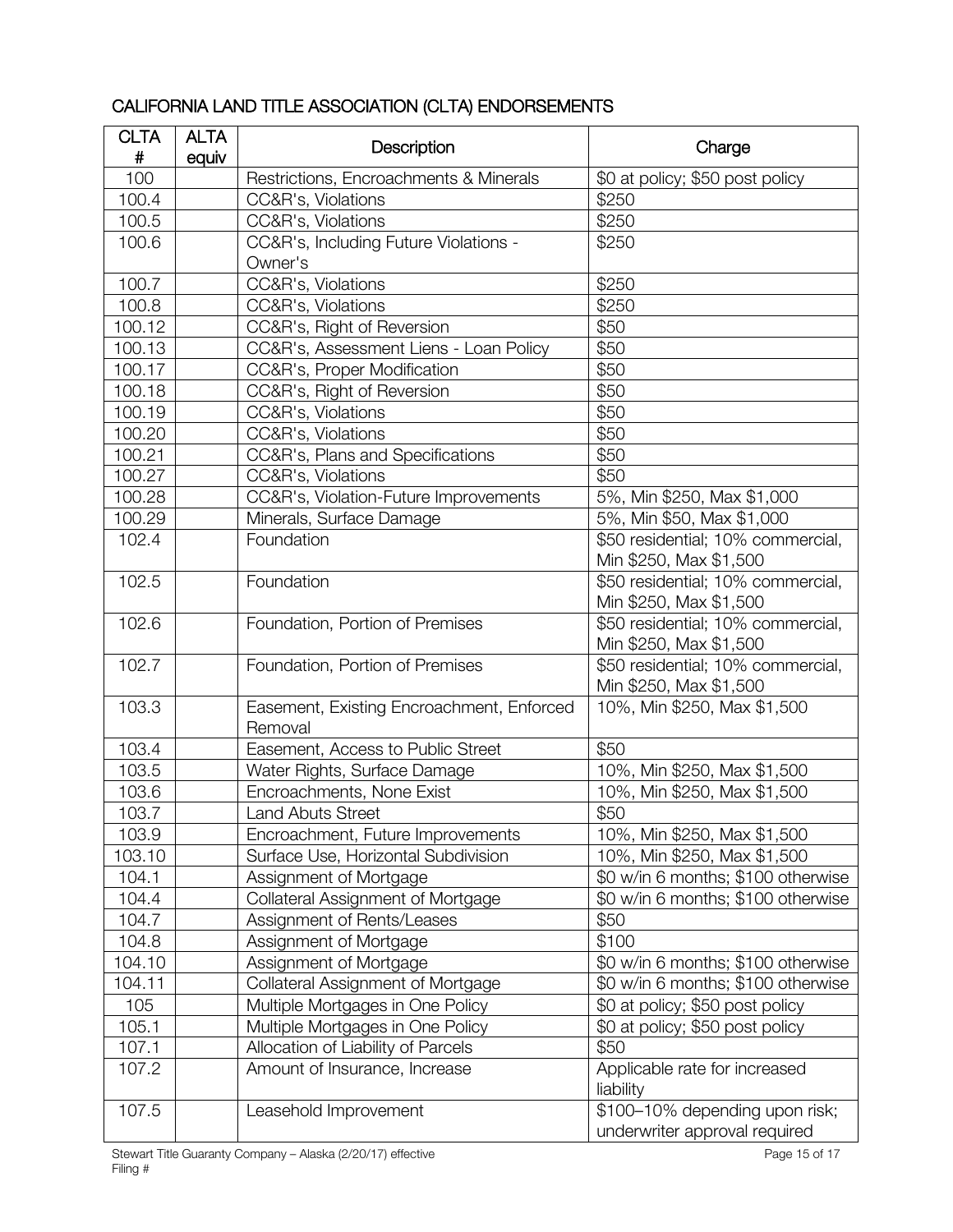| <b>CLTA</b><br># | <b>ALTA</b><br>equiv | Description                               | Charge                               |
|------------------|----------------------|-------------------------------------------|--------------------------------------|
| 107.9            |                      | Additional Insured                        | \$100                                |
| 107.10           |                      | Additional Insured                        | \$0 at policy; \$50 post policy      |
| 107.11           |                      | Non Merger After Lender Acquires Title    | 10%, Min \$250, Max \$1,500          |
| 108              |                      | <b>Additional Advance</b>                 | 50% based on amount of               |
|                  |                      |                                           | advance; Min \$175                   |
| 108.7            |                      | <b>Additional Advance</b>                 | 50% based on amount of               |
|                  |                      |                                           | advance; Min \$175                   |
| 108.8            |                      | <b>Additional Advance</b>                 | 50% based on amount of               |
|                  |                      |                                           | advance; Min \$175                   |
| 108.10           |                      | Revolving Credit Loan, Increase           | 50% based on amount of               |
|                  |                      |                                           | advance; Min \$175                   |
| 110.1            |                      | Deletion of Item from Policy              | 10%, Min \$25, Max \$1,500           |
| 110.3            |                      | Minerals, Conveyance of Surface Rights    | 5%, Min \$250, Max \$1,000           |
| 110.4            |                      | Modification of Mortgage                  | 20% of the premium based on the      |
|                  |                      |                                           | unpaid balance plus additional for   |
|                  |                      |                                           | increase in liability; Min \$175     |
| 110.5            |                      | Modification of Mortgage                  | 20% of the premium based on the      |
|                  |                      |                                           | unpaid balance plus additional for   |
|                  |                      |                                           | increase in liability; Min \$175; if |
|                  |                      |                                           | issued simult with 108.7 and/or      |
|                  |                      |                                           | 108.8, no charge                     |
| 110.5A           |                      | Modification and Extension Agreement      | 20% of the premium based on the      |
|                  |                      |                                           | unpaid balance plus additional for   |
|                  |                      |                                           | increase in liability; Min \$175     |
| 110.6            |                      | Modification of Mortgage                  | 20% of the premium based on the      |
|                  |                      |                                           | unpaid balance plus additional for   |
|                  |                      |                                           | increase in liability; Min \$175; if |
|                  |                      |                                           | issued simult with 108.7 and/or      |
|                  |                      |                                           | 108.8, no charge                     |
| 110.7            |                      | Insurance Against Enforceability of Item  | \$0 at policy; \$50 post policy      |
| 111              |                      | Mortgage Priority, Partial Reconveyance   | \$100                                |
| 111.2            |                      | Mortgage Priority, Subordination          | \$0 at policy; \$50 post policy      |
| 111.3            |                      | Mortgage Priority, Encroachment, Address  | 20% based upon unpaid loan           |
|                  |                      |                                           | balance; Min \$100                   |
| 111.4            |                      | Mortgage Impairment After Conveyance      | \$50                                 |
| 111.7            |                      | Variable Rate, Renewal                    | \$0 at policy; \$50 post policy      |
| 111.9            |                      | Variable Rate, FNMA 7 Year Balloon        | \$0 at policy; \$50 post policy      |
| 111.10           |                      | Revolving Credit Loan, Optional Advance   | \$0 at policy; \$50 post policy      |
| 111.11           |                      | Revolving Credit Loan, Obligatory Advance | \$0 at policy; \$50 post policy      |
| 114              |                      | Coinsurance                               | \$0 at policy; \$50 post policy      |
| 114.1            |                      | Coinsurance, Joint and Several Liability  | \$0 at policy; \$50 post policy      |
| 114.2            |                      | Coinsurance, Joint and Several Liability  | \$0 at policy; \$50 post policy      |
| 116              |                      | Designation of Improvements, Address      | \$0 at policy; \$50 post policy      |
| 116.2            |                      | Designation of Improvements, Condo        | \$50                                 |
| 116.3            |                      | Legal Description - New Subdivision       | 10%; Min \$50, Max \$1,500           |
| 116.4            | 19.1                 | Contiguity, Single Parcel                 | Min \$50, Max 5% depending           |
|                  |                      |                                           | upon risk                            |